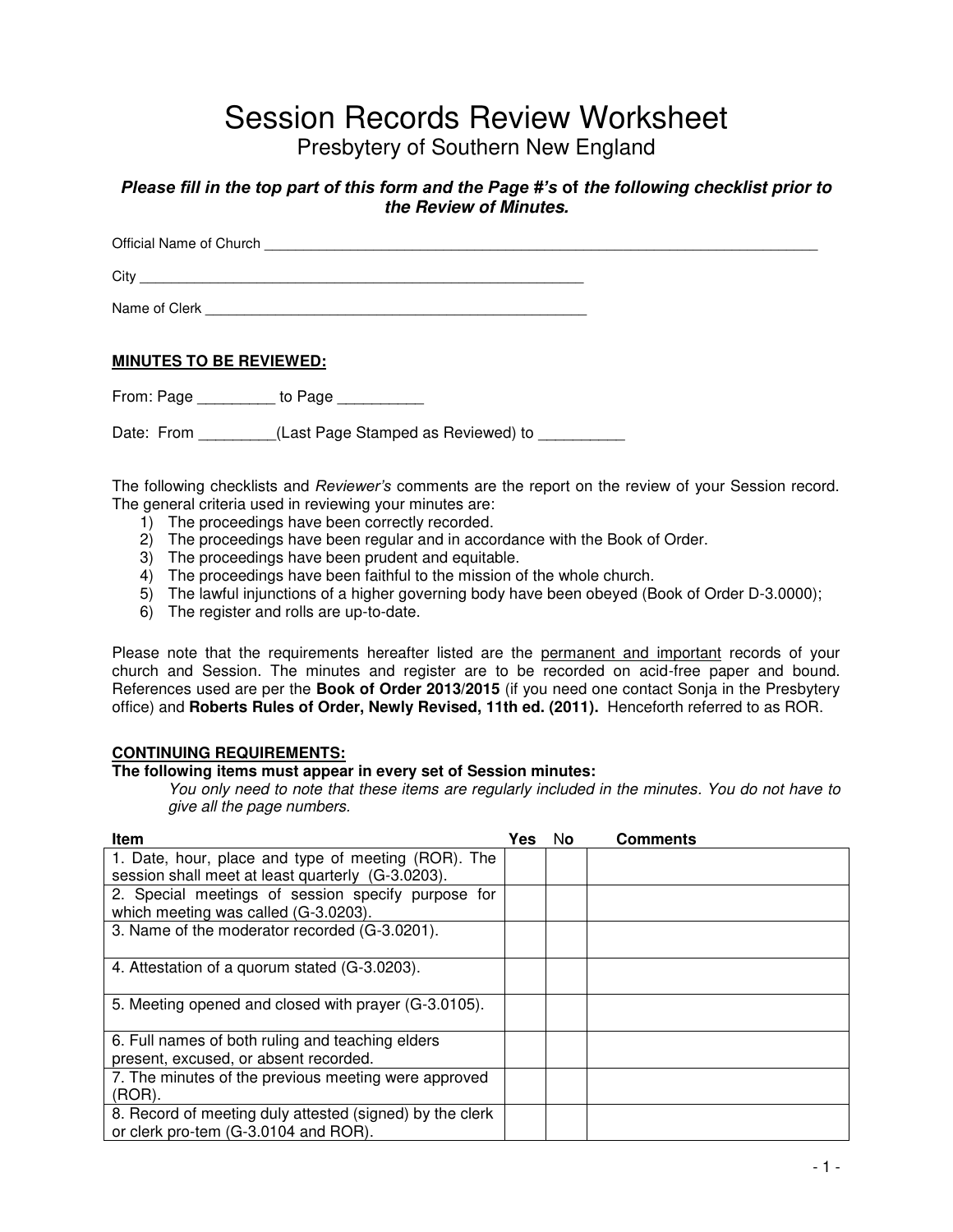# **The following items are to be recorded in the minutes, not necessarily on a monthly basis:**

| 9. Dates for the celebration of the Lord's Supper. Can<br>be set annually, quarterly or at each time of celebration, | Page # | Yes | <b>No</b> | <b>Comments</b> |
|----------------------------------------------------------------------------------------------------------------------|--------|-----|-----------|-----------------|
|                                                                                                                      |        |     |           |                 |
|                                                                                                                      |        |     |           |                 |
| in advance (Must be celebrated at least quarterly, G-                                                                |        |     |           |                 |
| 3.0201b, W-2.4009, W-2.4012).                                                                                        |        |     |           |                 |
| 10. Baptisms authorized by session prior to celebration,                                                             |        |     |           |                 |
| and candidates instructed and examined (G-3.0201b,                                                                   |        |     |           |                 |
| W-2.3011a, W-2.3012b).                                                                                               |        |     |           |                 |
| 11. Session shall keep a Baptized Members' Roll (For                                                                 |        |     |           |                 |
| infant baptisms, record full name of infant, parents'                                                                |        |     |           |                 |
| names, date of birth and names of persons presenting                                                                 |        |     |           |                 |
| the child; for adult baptisms, record full name of the                                                               |        |     |           |                 |
| individual, including the full maiden name of a married                                                              |        |     |           |                 |
| woman, parent's names, and date of birth of those                                                                    |        |     |           |                 |
| being baptized (G-1.04, G-3.0204b).                                                                                  |        |     |           |                 |
|                                                                                                                      |        |     |           |                 |
| 12. Minutes should record full names of those received                                                               |        |     |           |                 |
| into membership and how they are received:                                                                           |        |     |           |                 |
| confession of faith, reaffirmation of faith, or transfer of                                                          |        |     |           |                 |
| certificate. If by certificate, the source of the transfer                                                           |        |     |           |                 |
| should also be recorded (G-1.0303).                                                                                  |        |     |           |                 |
| 13. Record in full names of those transferred to other                                                               |        |     |           |                 |
| churches, including the names of any children and                                                                    |        |     |           |                 |
| whether or not they are baptized. If they are a ruling                                                               |        |     |           |                 |
| elder and/or deacon, a notation to that effect should                                                                |        |     |           |                 |
| also be made and the record should also include the                                                                  |        |     |           |                 |
| name of the church to which they are transferring (G-                                                                |        |     |           |                 |
| $1.0303$ ).                                                                                                          |        |     |           |                 |
| 14. Session shall keep both an Active Members' and                                                                   |        |     |           |                 |
| Affiliate Members' Roll (G-1.04, G-3.0204a).                                                                         |        |     |           |                 |
| 15. Session shall keep a register of baptisms, ruling                                                                |        |     |           |                 |
| elders, deacons, and installed teaching elders with                                                                  |        |     |           |                 |
| dates of service (G-3.0204b).                                                                                        |        |     |           |                 |
| 16. Election of a treasurer by session (G-3.0205).                                                                   |        |     |           |                 |
|                                                                                                                      |        |     |           |                 |
| 17. Regular financial reports received by session (G-                                                                |        |     |           |                 |
| $3.0205$ ).                                                                                                          |        |     |           |                 |
| 18. Election of a clerk by session (G-3.0104).                                                                       |        |     |           |                 |
| 19. Name(s) of ruling elders elected commissioner(s) to                                                              |        |     |           |                 |
| presbytery and the terms of appointment (G-3.0202a).                                                                 |        |     |           |                 |
| Did they report regularly?                                                                                           |        |     |           |                 |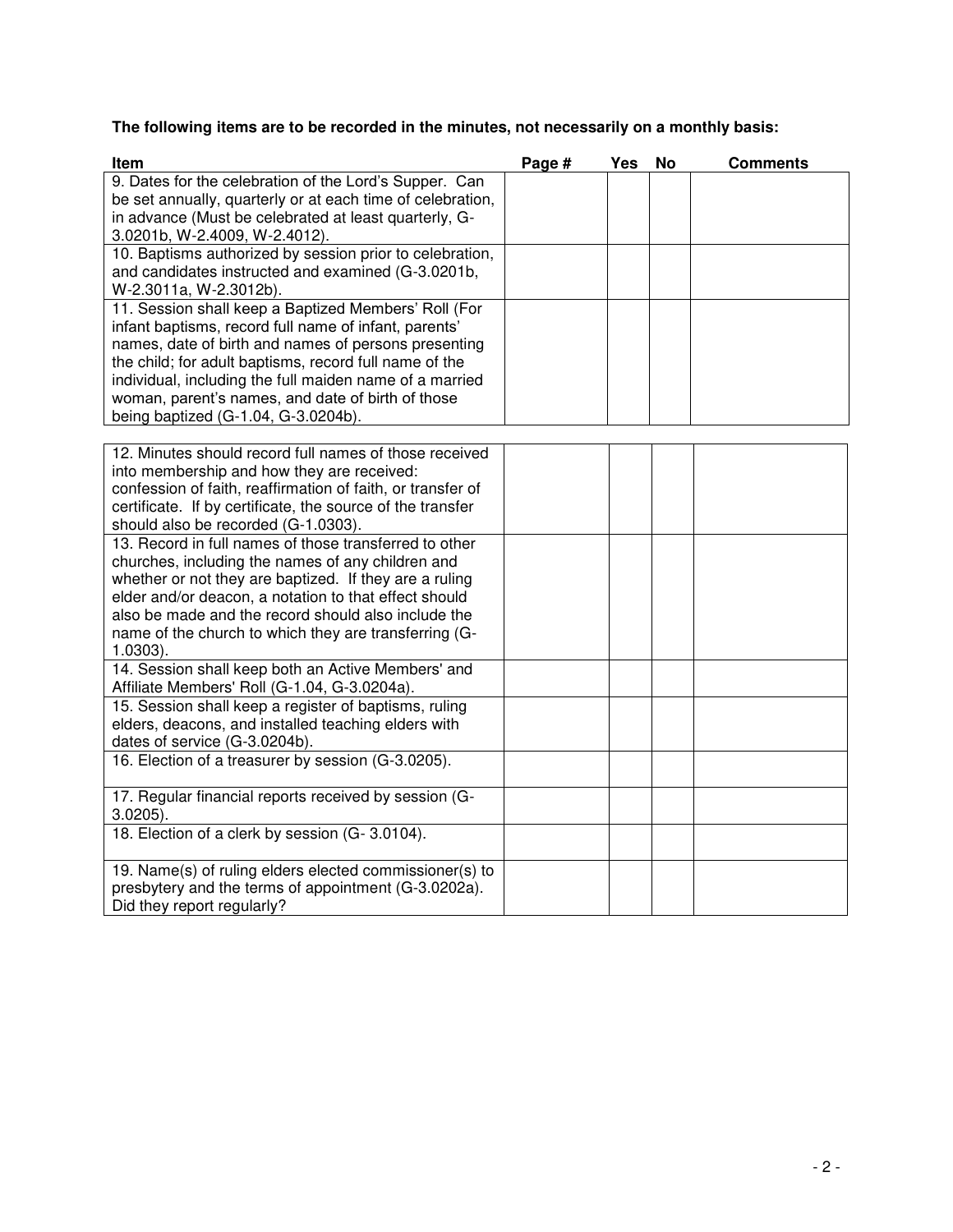# **ANNUAL CONSTITUTIONAL REQUIREMENTS:**

# **The items following shall be included in the minutes annually:**

| <b>Item</b>                                                 | Page # | Yes | No | <b>Comments</b> |
|-------------------------------------------------------------|--------|-----|----|-----------------|
| 20. Annual review of the membership rolls (G-1.0304, G-     |        |     |    |                 |
| $3.0201c$ ).                                                |        |     |    |                 |
| 21. Statement of the composition of the session             |        |     |    |                 |
| (F-1.0403, G-3.0201). (statistical report)                  |        |     |    |                 |
| 22. Instruct, examine, ordain, install and welcome new      |        |     |    |                 |
| ruling elders and deacons (G-2.0104b, G-2.04).              |        |     |    |                 |
| 23. Budget established and approved annually by the         |        |     |    |                 |
| session (G-3.0113, G-3.0205).                               |        |     |    |                 |
| 24. Full annual financial statement included in the         |        |     |    |                 |
| session minutes (G-3.0205c).                                |        |     |    |                 |
| 25. Annual financial review of all books and records for    |        |     |    |                 |
| the church $(G-3.0113)$ .                                   |        |     |    |                 |
| 26. Annual review of terms of call for installed pastor(s)  |        |     |    |                 |
| (G-2.0804) or review of compensation for a temporary        |        |     |    |                 |
| pastor (i.e. interim, stated supply).                       |        |     |    |                 |
| 27. Annual review of financial records of all church        |        |     |    |                 |
| organizations (G-3.0205).                                   |        |     |    |                 |
| 28. Annual review summary of all committees and             |        |     |    |                 |
| organizations under its nurture (G-3.0108). (annual report) |        |     |    |                 |

# **CONGREGATIONAL MEETINGS:**

**The following is a checklist for Minutes of the Annual Meeting of the Congregation:** 

### *Note: both ecclesiastical and corporate business may be done at the same congregational meeting (G-1.0503).*

| Item                                                          | Page # | Yes | <b>No</b> | <b>Comments</b> |
|---------------------------------------------------------------|--------|-----|-----------|-----------------|
| 29. The meeting is properly called (G-1.0502).                |        |     |           |                 |
|                                                               |        |     |           |                 |
| 30. An annual meeting of the congregation is held (G-         |        |     |           |                 |
| $1.0501$ ).                                                   |        |     |           |                 |
| 31. Special meetings of the congregation specify the          |        |     |           |                 |
| business to be transacted (G-1.0501).                         |        |     |           |                 |
| 32. A quorum is attested to (G-1.0501).                       |        |     |           |                 |
|                                                               |        |     |           |                 |
| 33. A moderator is named (G-1.0504).                          |        |     |           |                 |
|                                                               |        |     |           |                 |
| 34. The secretary is normally the clerk of session. (If the   |        |     |           |                 |
| clerk of session is not available, the congregation elects    |        |     |           |                 |
| secretary) (G-1.0505).                                        |        |     |           |                 |
| 35. The minutes are attested (signed) by the moderator        |        |     |           |                 |
| and the secretary (G-1.0505).                                 |        |     |           |                 |
| 36. A statement that the congregation acted on the            |        |     |           |                 |
| terms of the pastoral call(s) (G-1.0503c). (installed pastors |        |     |           |                 |
| only)                                                         |        |     |           |                 |
| 37. Full annual financial statements are reported to the      |        |     |           |                 |
| congregation (G-3.0205).                                      |        |     |           |                 |
| 38. All minutes of meetings of the congregation are           |        |     |           |                 |
| included in the session minutes book (G-3.0204).              |        |     |           |                 |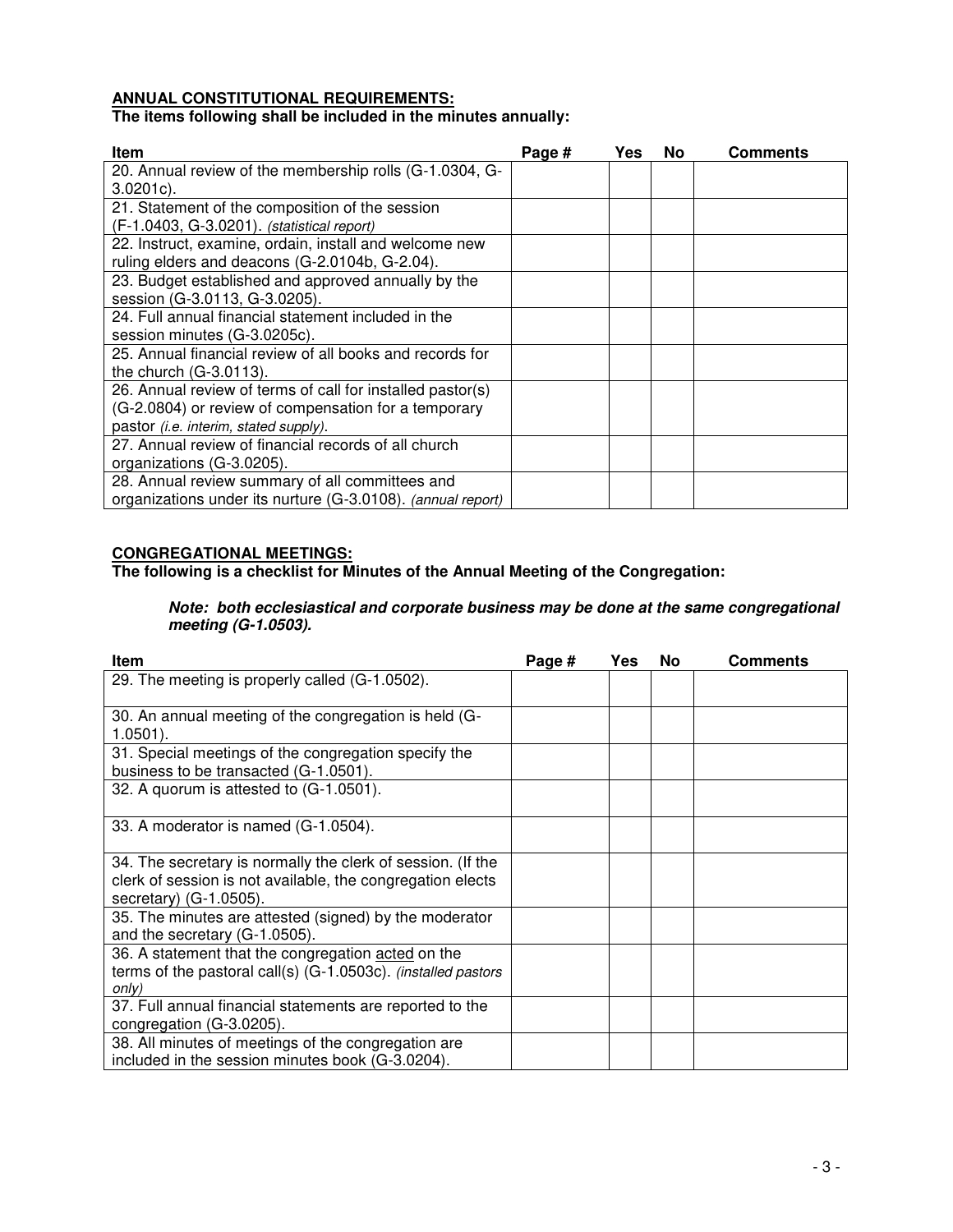### **PRESBYTERY REQUIREMENTS:**

| <b>Item</b>                                               | Page # | Yes | No | <b>Comments</b> |
|-----------------------------------------------------------|--------|-----|----|-----------------|
| 39. The annual General Assembly membership and            |        |     |    |                 |
| financial statistics submitted to presbytery are included |        |     |    |                 |
| or recorded in the session records (G-3.0202f).           |        |     |    |                 |
| 40. Notice of any official communications to the session  |        |     |    |                 |
| from a higher council and action taken or referral made   |        |     |    |                 |
| (G-3.0202d).                                              |        |     |    |                 |
| 41. Session notified of previous exceptions to minutes    |        |     |    |                 |
| taken by presbytery. Exceptions are to be noted in the    |        |     |    |                 |
| minutes and correction is to be made where necessary.     |        |     |    |                 |

### **ONE-TIME CONSTITUTIONAL REQUIREMENTS:**

Note the page number for each item even if it is from a previous year. It is important that each of these items have been completed. The point here is that the session or congregation has considered each item and has taken action even if the action is to keep things as they are.

### *SESSION ACTIONS*

| Item                                                     | Page # | Yes | No | Comments |
|----------------------------------------------------------|--------|-----|----|----------|
| 42. Mission is clearly articulated (G-3.0201).           |        |     |    |          |
| (review of current mission or creation of new one)       |        |     |    |          |
| 43. Quorum for session meetings established (G-          |        |     |    |          |
| $3.0203$ ).                                              |        |     |    |          |
| 44. Term for the church treasurer set (G-3.0205).        |        |     |    |          |
| (the length of the term can be for more than 1 year)     |        |     |    |          |
| 45. Term for the clerk of session set (G-3.0104).        |        |     |    |          |
| (the length of the term can be for more than 1 year)     |        |     |    |          |
| 46. Terms for ruling elders and deacons set (G-2.0404).  |        |     |    |          |
|                                                          |        |     |    |          |
| 47. Sexual misconduct policy in place (G-3.0106).        |        |     |    |          |
| (the church must have a policy written within the last 3 |        |     |    |          |
| years)                                                   |        |     |    |          |
| 48. Child and youth protection policy in place (G-       |        |     |    |          |
| 3.0106). (the church must have a policy written within   |        |     |    |          |
| the last 3 years)                                        |        |     |    |          |
| 49. Church is incorporated with the State or             |        |     |    |          |
| Commonwealth (G-4.0101).                                 |        |     |    |          |
|                                                          |        |     |    |          |
| 50. New or updated manual of administrative operations   |        |     |    |          |
| is in place (G-3.0106).                                  |        |     |    |          |

# *CONGREGATIONAL ACTIONS*

| <b>Item</b>                                            | Page # | Yes | No | <b>Comments</b> |
|--------------------------------------------------------|--------|-----|----|-----------------|
| 51. A quorum for congregation meetings has been        |        |     |    |                 |
| established (G-1.0501).                                |        |     |    |                 |
| 52. Congregation has determined their definition of    |        |     |    |                 |
| "adequate public notice" for congregation meetings (G- |        |     |    |                 |
| $1.0502$ ).                                            |        |     |    |                 |
| 53. The congregation has determined the size and       |        |     |    |                 |
| make-up of the congregational nominating committee     |        |     |    |                 |
| $(G-2.0401)$ .                                         |        |     |    |                 |